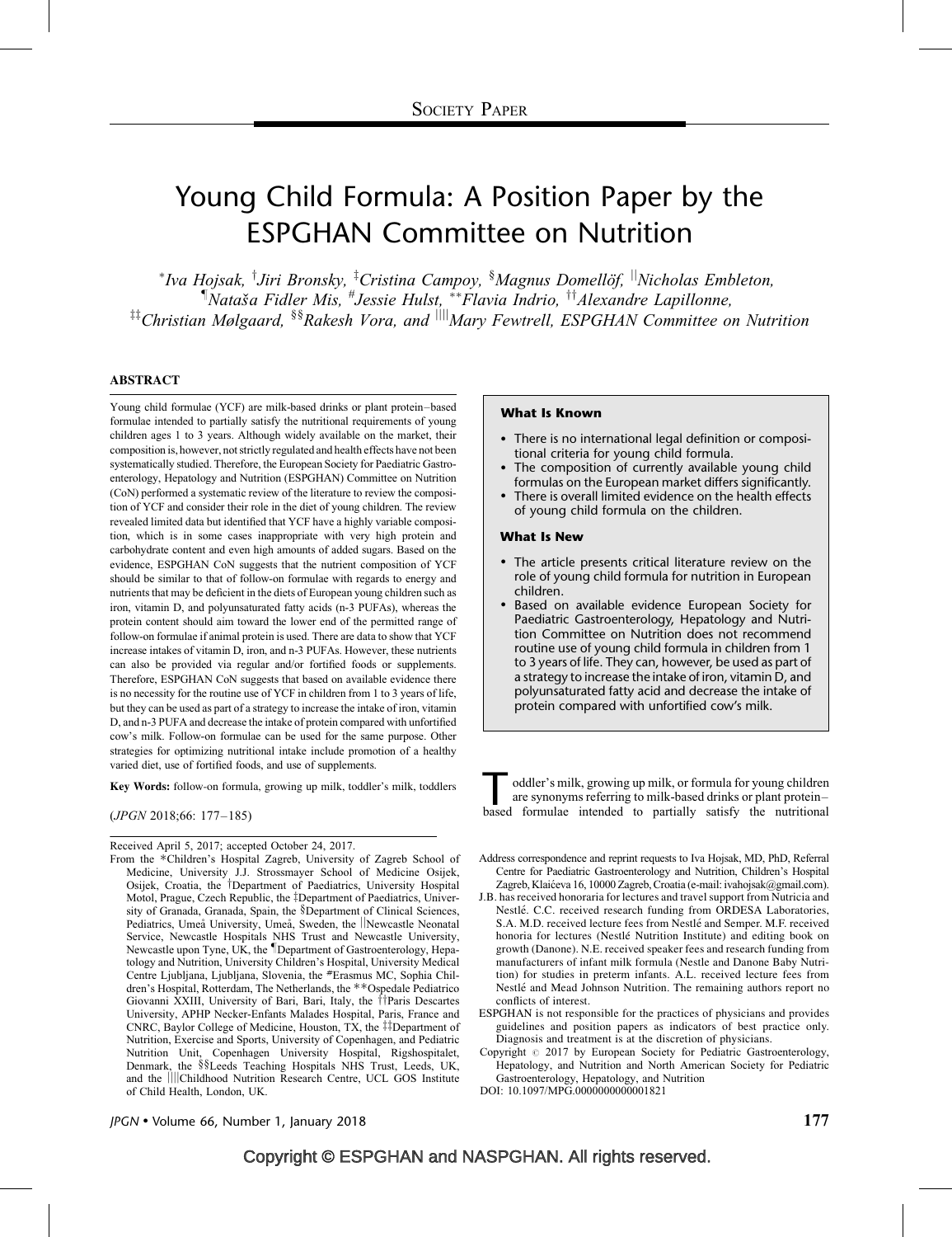requirements of young children aged 1 to 3 years [\(1\).](#page-7-0) The European Food Safety Authority (EFSA) recommends the use of the term ''young child formula'' (YCF) because this age group (young child) is strictly defined as from 1 to 3 years. Furthermore, as YCF may not necessarily contain animal protein it is suggested to use term ''formula'' rather than ''milk.'' The term ''growing-up'' should not be used because it implies a specific impact on growth. In order to unify the terms, the European Society for Paediatric Gastroenterology, Hepatology and Nutrition (ESPGHAN) Committee on Nutrition (CoN) also recommends the use of the term YCF.

YCF have been available in Europe for more than 2 decades and their use is increasing [\(2\);](#page-7-0) however, product information is mainly provided by manufacturers while scientific reviews on their necessity or effects are limited. Furthermore, there is no international legal definition or compositional criteria for these products and their availability and regulation differs between European countries [\(2\).](#page-7-0)

Based on the EFSA report published in 2013, there are hundreds of YCFs present on the EU market, with the highest number in France ( $n = 34$ ), Spain ( $n = 32$ ), and Italy ( $n = 24$ ), and the lowest in Scandinavian countries, Sweden ( $n = 2$ ), and Denmark ( $n = 0$ ) [\(1\)](#page-7-0).

Regarding regulation within the EU, YCF were classified as foods intended for particular nutritional uses (so-called ''dietetic foods'') in 17 EU countries (Bulgaria, Cyprus, Czech Republic, Croatia, Finland, France, Germany, Hungary, Ireland, Italy, Lithuania, Netherlands, Poland, Portugal, Romania, Slovenia, and Sweden) and Norway [\(1\)](#page-7-0). This legislation, however, was repealed in 2013 with effect from 20th of July 2016. Since that date the Foods intended for Specific Groups Regulation is applicable and the concept of ''dietetic foods'' ceased to exist [\(1\)](#page-7-0). All YCF placed on the market as ''dietetic foods'' are now classified as normal foods, fortified with certain nutrients, and targeting a specific subgroup of the population (young children). This classification was already in use in 10 EU countries (Austria, Belgium, Estonia, Greece, Latvia, Luxembourg, Malta, Slovakia, Spain, United Kingdom) [\(1\).](#page-7-0)

Recommendations from relevant pediatric and/or nutritional societies throughout Europe also differ. The German Federal Institute for Risk Assessment (BfR) report from 2014 concludes that after the age of 1 year, in general, there is no nutritional necessity for specific foods, meaning that young children should adapt to a diverse diet including fresh ingredients consumed within the family [\(3\)](#page-7-0). The same report recognizes that YCF can increase the supply of some micronutrients in this specific population, nevertheless they are not better for these purposes than other fortified foods, or the early, adequate introduction of meat/fish in the diet of young children or use of supplements. The German Society of Paediatrics and Adolescent Medicine (DGKJ) recently adopted updated guidance stating that YCF are not necessary but may contribute to improving nutrient supply of the omega-3 polyunsaturated fatty acids (n-3 PUFA), iron, vitamin D, and iodine [\(4\)](#page-7-0). It further recommends specific compositional requirements for YCF.

The medical community in France, specifically pediatricians, supports the consumption of YCF for the period from 12 to 36 months in an amount of 500 mL per day [\(5\)](#page-7-0). A Belgian consensus statement on growing-up milks for children 12 to 36 months concludes that it is possible to meet nutritional requirements without YCF; however, present diets offered to toddlers often do not meet nutrient requirements and, therefore, supplemented foods could be helpful and YCF is one option [\(6\)](#page-7-0). The EFSA report from 2013 concludes that there is no unique role of YCF in the provision of critical nutrients for young children in Europe and therefore they cannot be considered as a necessity compared with other foods that may be included in the normal diet of young children [\(7\)](#page-7-0).

An additional problem is the lack of compositional guidelines for YCF. Recently, an International Expert Group Coordinated by the Nutrition Association of Thailand and the Early Nutrition Academy provided recommendations for composition of YCF [\(8\).](#page-7-0) Similarly, other groups of authors have published their recommendations on the composition of YCF [\(9\)](#page-7-0).

The aim of this ESPGHAN CoN position paper is to critically review the available evidence on the role of YCF for nutrition in children, to consider existing recommendations for their content and to propose recommendations for European children.

### Nutritional Intake in European Toddlers: Current Situation

Although recommendations for adequate nutritional intakes in young children are available, data on actual intake in toddlers are limited [\(10–15\).](#page-7-0) A recent systematic review examined macro- and micronutrient intakes in the pediatric population [\(8\).](#page-7-0) This review of 5 studies from 3 European countries (Ireland, France, and Norway) [\(10–14\)](#page-7-0) identified that alpha-linolenic acid, iron, and vitamin D intakes in particular were often insufficient. Similarly, EFSA mentions that dietary intakes in children from 1 to 3 years of age of vitamin D, iron, n-3 PUFA, and iodine are below requirements, and that particular attention should be paid to ensure an appropriate supply [\(7\)](#page-7-0).

These deficiencies could be addressed by several approaches, including dietary counseling, supplements and fortified foods, and specific formula including follow-on formula and YCF [\(7\)](#page-7-0). It should be mentioned that although recommended intakes for these nutrients were not met, no nutritional cases of rickets were detected within otherwise healthy European children [\(16\)](#page-7-0).

#### METHODS

The databases Medline (via PubMed) and Cochrane were searched for keywords for publications up to January 2017. The following key terms were used (words in the title or abstract of the manuscript): (''toddler'' OR ''growing-up'' OR ''growing up'' OR ''young child'' OR ''young-child'') AND (''milk'' OR ''formula'' OR ''diet''). The searches were limited to human studies. An age filter to restrict the search to children (0–18 years) was applied. All types of articles, including original papers, reviews, recommendations, and guidelines were considered. Furthermore, the reference list from all relevant articles was also searched.

The search was limited to English language manuscripts and only published data were considered. The reference lists of identified studies and key review articles, including previously published reviews, were searched.

Outcomes were determined that may identify any possible beneficial effect of YCF, and to review available data on the composition of YCF.

Recommendations were formulated and discussed in a total of 3 face-to-face meetings which were held in Paris, Newcastle, and Prague. Between meetings CoN members interacted by iterative emails. All disagreements were resolved by discussion until a full consensus was reached for every statement.

#### Composition

The composition of currently available YCF on the market differs significantly. The majority (96%) are based on cow's milk, and others include goat's milk and soy protein [\(1\)](#page-7-0). [Table 1](#page-2-0) provides the composition of 244 YCF, which are available on the EU market based on EFSA and Asociación de Investigación de la Industria Agroalimentaria reports; and the composition of 234 YCF based on cow's milk; together with the composition of cow's milk and proposed composition of follow-on formula [\(1,17–19\).](#page-7-0)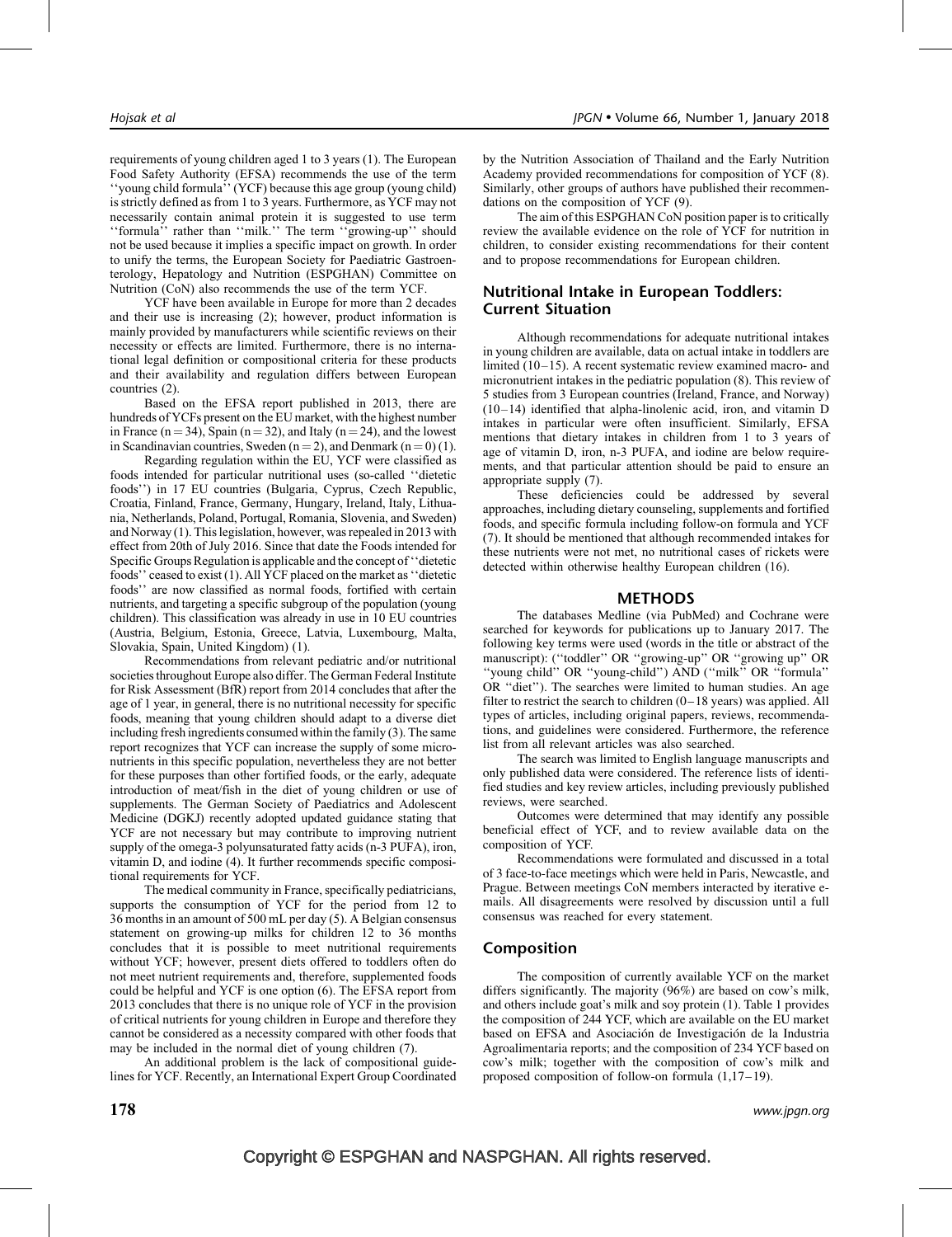<span id="page-2-0"></span>TABLE 1. Composition of young child formulae present on the European market, compared to the composition of cow's milk and recommended composition of follow-on formula

| Nutrient                            | Units<br>for first<br>4 columns | YCF.<br>median<br>$(min-max)$ | YCF, cow's<br>milk based,<br>median<br>$(P5-P95)$ | Full fat<br>cow's<br>milk,<br>mean | <b>EFSA</b><br>recommendation<br>for follow-on formula<br>min-max or min | EFSA report on<br>the total daily<br>requirements for<br>children $1-3$ years/day |
|-------------------------------------|---------------------------------|-------------------------------|---------------------------------------------------|------------------------------------|--------------------------------------------------------------------------|-----------------------------------------------------------------------------------|
| Energy                              | $kcal/100$ g                    | $67(50-81)$                   | $67(50-81)$                                       | 69                                 | $60 - 70$                                                                |                                                                                   |
| Protein                             | $g/100$ kcal                    | $2.6(2-6.7)$                  | $2.6(2.1-3.6)$                                    | 4.8                                | $1.6 - 2.5$                                                              | $10-13$ g/day                                                                     |
| Casein                              | $g/100$ kcal                    | $1.7(0.1-2.4)$                | NR                                                | NR                                 |                                                                          |                                                                                   |
| Whey protein                        | $g/100$ kcal                    | $0.7(0.4-1.2)$                | NR                                                | <b>NR</b>                          |                                                                          |                                                                                   |
| Carbohydrates                       | $g/100$ kcal                    | $12.6(7.3-15.4)$              | $12.6(11.1-14.3)$                                 | 6.8                                | $9 - 14$                                                                 | 45%-50% E                                                                         |
| Total sugars                        |                                 | $9.9(3.1-13.7)$               | <b>NR</b>                                         | NR                                 | <20% of total carbohydrates                                              | $<$ 10% of carbohydrates                                                          |
| Lactose                             | $g/100$ kcal                    | $9(0.1-13.5)$                 | <b>NR</b>                                         | <b>NR</b>                          | >4.5                                                                     |                                                                                   |
| Sucrose                             | $g/100$ kcal                    | $2.1(0.6-10.4)$               | <b>NR</b>                                         | <b>NR</b>                          | <b>NR</b>                                                                |                                                                                   |
| Glucose                             | $g/100$ kcal                    | $0.5(0-1.8)$                  | <b>NR</b>                                         | <b>NR</b>                          | $\mathbf{0}$                                                             |                                                                                   |
| Maltose                             | $g/100$ kcal                    | $0.2(0.1-5)$                  | <b>NR</b>                                         | <b>NR</b>                          | <b>NR</b>                                                                |                                                                                   |
| Maltodextrin                        | $g/100$ kcal                    | 4.1 $(1.4-11.2)$              | <b>NR</b>                                         | <b>NR</b>                          | <b>NR</b>                                                                |                                                                                   |
| Fiber                               | $g/100$ kcal                    | $0.8(0-2.4)$                  | <b>NR</b>                                         | <b>NR</b>                          | <b>NR</b>                                                                | 10g                                                                               |
| Fat                                 | $g/100$ kcal                    | $4.3(3-5.7)$                  | $4.3(3.5-4.8)$                                    | 6.1                                | $4.4 - 6$                                                                | 35%-40%E                                                                          |
| Saturated Fat                       | $g/100$ kcal                    | $1.4(0.2-4.3)$                | $1.4(0.4-2.1)$                                    | <b>NR</b>                          |                                                                          |                                                                                   |
| Monounsaturated                     | $g/100$ kcal                    | $1.9(0.7-3)$                  | NR.                                               | <b>NR</b>                          |                                                                          |                                                                                   |
| Polyunsaturated                     | $g/100$ kcal                    | $0.9(0.4-3.4)$                | <b>NR</b>                                         | NR                                 |                                                                          |                                                                                   |
| Linoleic acid n-6                   | $g/100$ kcal                    | $0.8(0.1-2.4)$                | $0.75(0.5-1.04)$                                  | 0.07                               | $0.5 - 1.2$                                                              | 4%E                                                                               |
| Arachidonic acid (ARA)              | $g/100$ kcal                    | $0(0-0.2)$                    | $4.1(1.1-14.3)$                                   | $\mathbf{0}$                       |                                                                          |                                                                                   |
| Alpha-linolenic acid n-3            | $mg/100$ kcal                   | $103(0-589.2)$                | $103(57.6 - 169.0)$                               | $\mathbf{0}$                       | $50 - 100$                                                               | 0.5%E                                                                             |
| Eicosapentaenoic acid (EPA)         | $mg/100$ kcal                   | $19(11.8-81.8)$               | NR                                                | <b>NR</b>                          |                                                                          | DHA 100 $(< 24$ mo)                                                               |
| Docosahexaenoic acid (DHA)          | $mg/100$ kcal                   | $6.4(0.4-42.6)$               | $6.4(2.2-22.3)$                                   | <b>NR</b>                          | $20 - 50$                                                                | DHA + EPA 250 ( $>$ 24 mo)                                                        |
| Trans fatty acids                   |                                 | <b>NR</b>                     | <b>NR</b>                                         | <b>NR</b>                          | <3% Total fatty acid                                                     |                                                                                   |
| Minerals                            |                                 |                               |                                                   |                                    |                                                                          |                                                                                   |
| Sodium                              | $mg/100$ kcal                   | $40.4(15.9-85.7)$             | $40.3(27.6-57.1)$                                 | 64.3                               | 25                                                                       | $170 - 370$ mg                                                                    |
| Potassium                           | $mg/100$ kcal                   | $126.8(85.9-322.9)$           | $127.0(101.0-199.0)$                              | 215.1                              | 80                                                                       | 800 mg                                                                            |
| Chloride                            | $mg/100$ kcal                   | $75(14.1 - 166.2)$            | $75.0(61.2 - 114.0)$                              | 146.5                              | 60                                                                       | $270 - 570$ mg                                                                    |
| Calcium                             | $mg/100$ kcal                   | $126.9(77.1-270.8)$           | $127.0(94.4 - 220.0)$                             | 176.7                              | 50                                                                       | 600 mg                                                                            |
| Phosphorus                          | $mg/100$ kcal                   | $77.6(46.4 - 185.7)$          | $77.3(58.4 - 134.0)$                              | 138.3                              | 25                                                                       | 450 mg                                                                            |
| Magnesium                           | mg/100 kcal                     | $10.4(6.6-49)$                | $10.4(8.1-20.0)$                                  | 16.8                               | 5                                                                        | 85 mg                                                                             |
| Trace elements                      |                                 |                               |                                                   |                                    |                                                                          |                                                                                   |
| Iron                                | mg/100 kcal                     | $1.8(1-2.9)$                  | $1.8(1.3-2.4)$                                    | < 0.1                              | 0.6                                                                      | $8 \text{ mg}$                                                                    |
| Zinc                                | $mg/100$ kcal                   | $1.1(0.1-3)$                  | $1.2(0.7-2.0)$                                    | 0.6                                | 0.5                                                                      | 4 <sub>mg</sub>                                                                   |
| Copper                              | $mg/100$ kcal                   | $0.1(0-0.1)$                  | $61.5(35.0 - 118.0)$                              | $\mathbf{0}$                       | 0.06                                                                     | $0.4$ mg                                                                          |
| Manganese                           | $mg/100$ kcal                   | $0(0-1)$                      | $0.01(0.006 - 0.1)$                               | $\bf{0}$                           | $\mathbf{1}$                                                             | $0.5$ mg                                                                          |
| Fluoride                            | $mg/100$ kcal                   | $0(0-0.1)$                    | NR.                                               | <b>NR</b>                          | <b>NN</b>                                                                | $0.6$ mg                                                                          |
| Selenium                            | $\mu$ g/100 kcal                | $2.4(1-6.7)$                  | $1.6(1.4-5.5)$                                    | 1.9                                | 3                                                                        | $20 \mu g$                                                                        |
| Iodine                              | $\mu$ g/100 kcal                | $20(0-54)$                    | $20.2(12.2 - 34.8)$                               | 23                                 | 15                                                                       | $90 \mu g$                                                                        |
| Chromium                            | $\mu$ g/100 kcal                | $1.4(1.4-1.5)$                | NR                                                | NR                                 | NN                                                                       |                                                                                   |
| Molybdenum                          | $\mu$ g/100 kcal                | 4.2 $(4.1-4.4)$               | <b>NR</b>                                         | <b>NR</b>                          | 0.4                                                                      | $15 \mu g$                                                                        |
| Vitamins                            |                                 |                               |                                                   |                                    |                                                                          |                                                                                   |
| Vitamin A                           | $\mu$ g/100 kcal                | $101.6(9.6-176.3)$            | $102.0(77.8-141.0)$                               | 57.5                               | 70                                                                       | $400 \mu g$                                                                       |
| Vitamin D                           | $\mu$ g/100 kcal                | $2.1(0.9-6)$                  | $2.1(1.4-3.3)$                                    | 0.1                                | 2                                                                        | $10 \mu g$                                                                        |
| Vitamin E                           | $mg/100$ kcal                   | $1.6(0-7)$                    | $1.6(0.9-3.1)$                                    | 0.1                                | 0.6                                                                      | 6 <sub>mg</sub>                                                                   |
| Vitamin K                           | $\mu$ g/100 kcal                | $7.5(0-16.3)$                 | $7.5(4.5-11.8)$                                   | $\boldsymbol{0}$                   | $\mathbf{1}$                                                             | $12 \mu g$                                                                        |
| Vitamin $B_1$ (thiamin)             | $mg/100$ kcal                   | $0.1(0-1.2)$                  | $0.12(0.07-0.27)$                                 | $\mathbf{0}$                       | 0.04                                                                     | $0.5$ mg                                                                          |
| Vitamin $B_2$ (riboflavin)          | $mg/100$ kcal                   | $0.2(0-1.2)$                  | $0.20(0.14-0.35)$                                 | 0.3                                | 0.06                                                                     | $0.8$ mg                                                                          |
| Vitamin $B_3$ (niacin)              | $mg/100$ kcal                   | $0.9(0-4.1)$                  | $0.90(0.57-3.1)$                                  | 1.0                                | 0.4                                                                      | $9 \text{ mg}$                                                                    |
| Vitamin $B_5$ (pantothenic acid)    | $mg/100$ kcal                   | $0.7(0-6.8)$                  | $0.71(0.42-1.3)$                                  | 0.6                                | 0.4                                                                      | $4 \text{ mg}$                                                                    |
| Vitamin $B_6$ (pyridoxine)          | $mg/100$ kcal                   | $0.1(0-0.7)$                  | $0.1(0.06-0.3)$                                   | $\overline{0}$                     | 0.02                                                                     | $0.7$ mg                                                                          |
| Vitamin $B_7$ (biotin)              | $\mu$ g/100 kcal                | $3.1(0-7.5)$                  | $3.1(2.2-6.6)$                                    | 4.3                                | $\mathbf{1}$                                                             | $20 \mu g$                                                                        |
| Vitamin B <sub>9</sub> (folic acid) | $\mu$ g/100 kcal                | $22.4(0-42.2)$                | $22.4(7.3-38.6)$                                  | 9.1                                | 15                                                                       | $100 \mu g$                                                                       |
| Vitamin $B_{12}$ (cobalamin)        | $mg/100$ kcal                   | $0.3(0-0.9)$                  | $0.27(0.18-0.59)$                                 | 0.7                                | 0.1                                                                      | $0.9$ mg                                                                          |
| Vitamin C                           | $mg/100$ kcal                   | $15.4(2.2 - 34.8)$            | $15.9(8.7-23.4)$                                  | 1.9                                | $\overline{4}$                                                           | $20$ mg                                                                           |

Recommended nutritional intakes for toddlers (EFSA and Asociación de Investigación de la Industria Agroalimentaria [AINIA] report) are also provided  $(1,7,17-19)$ .

 $E =$ energy; EFSA = European Food Safety Authority; NN = not necessary; NR = not reported; YCF = young child formula.

YCF was designed as an alternative to cow's milk or breast milk and aimed to further improve nutritional status in toddlers by adding nutrients, which are generally low (or lacking) in the diet. However, compared to infant and follow-on formula for which the composition is defined by regulatory agencies, the composition of YCF is not defined [\(1,20\).](#page-7-0) It is difficult to make compositional recommendations for these products for several reasons; children gradually increase their intake and diversity of regular foods after the age of 6 months and the timing and duration of transition from complementary feeding to regular ''family'' food differs. During this period breast milk and/or formula milk consumption also decreases. Second, although recommendations for adequate nutritional intakes for young children are available, data on actual intake in toddlers, as presented above, are limited to only a few reports [\(10–14\)](#page-7-0). Therefore,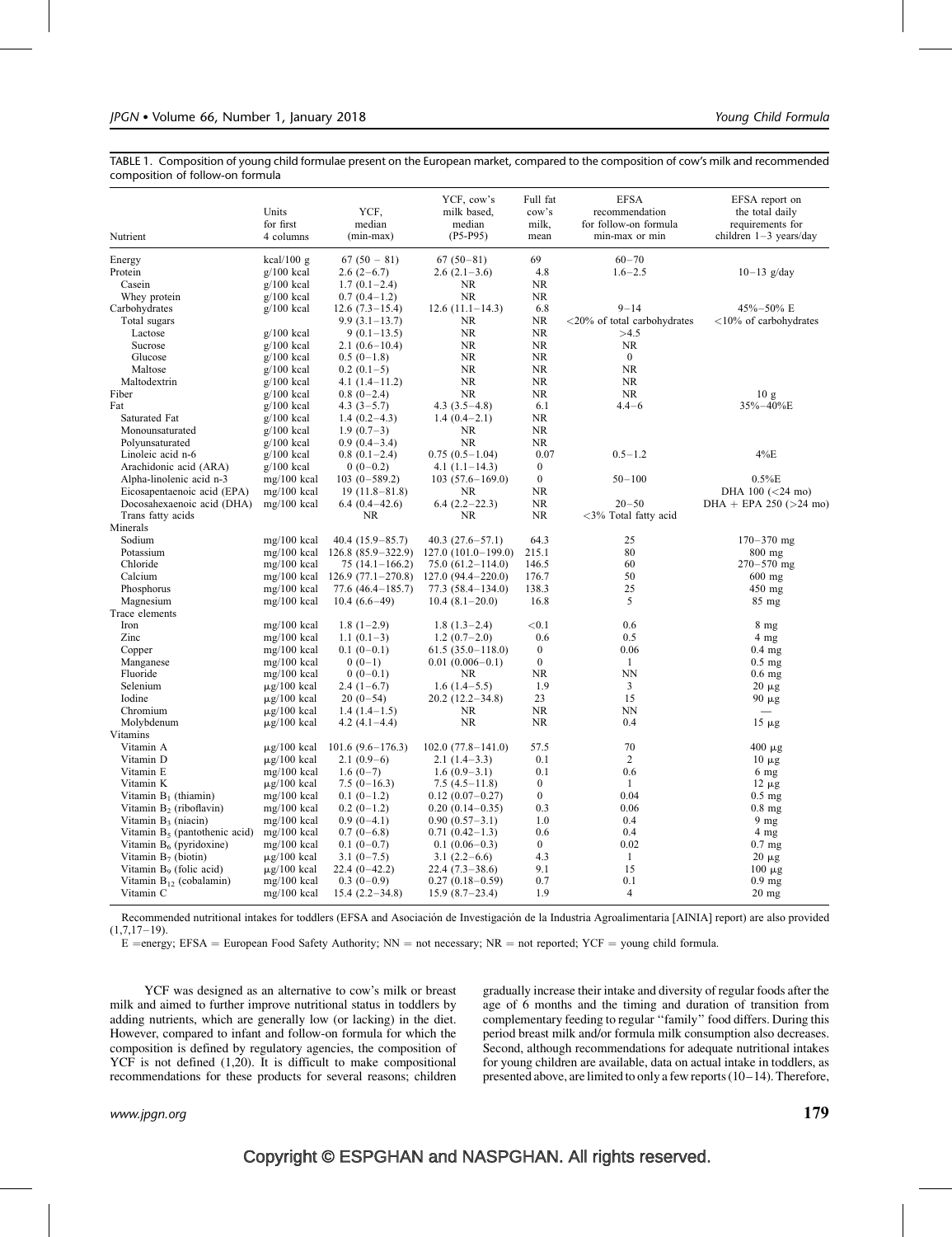the scientific basis on which to define the composition of YCF, in terms of the ''nutrient gaps'' that need to be addressed, is extremely limited and depends on the group or population of infants.

Our systematic search found 2 articles which proposed the composition of YCF; one of these was a detailed and comprehensive review prepared by the International Expert Group coordinated by the Nutrition Association of Thailand and Early Nutrition Academy [\(8\).](#page-7-0) A second, much shorter, international report was produced by a panel composed of several nutritional experts which was hosted and funded by a formula manufacturer and has several limitations; it is more general, some proposed limits are significantly different to follow-on formula and breast milk, and overall the methods are not clearly presented [\(9\).](#page-7-0)

When discussing the composition of YCF some aspects of young children nutrition should be taken into account; first there is an overconsumption of energy dense foods and increasing obesity rates in European populations, and there is some evidence for an association between early high protein intake and a higher risk of obesity later in life [\(21,22\)](#page-7-0). Second, there is generally a lower than recommended intake of n-3 PUFA, iron, and vitamin D [\(10–14\)](#page-7-0). Therefore, it would be of interest to determine whether YCF intake could correct (and to what extent) some of these deficits as compared to cow's milk or follow-on formula. Regarding energy intake, if we assume a similar intake of YCF to cow's milk [\(4–6\)](#page-7-0), then the overall energy content of the YCF should not exceed the energy content of whole fat cow's milk (68 kcal/100 mL) and follow-on formula (60–70 kcal/100 mL) [\(9,23\).](#page-7-0) YCF currently available on the European market have energy contents from 50 to 81 kcal/100 mL (median 67 kcal/100 mL) [\(1\)](#page-7-0). This means that a child who receives 300 mL of different YCF could receive between 150 and 240 kcal. Furthermore, unlike in resource-poor countries, in European populations there is generally a higher likelihood of energy excess than undernutrition [\(15\);](#page-7-0) thus, energy content should not exceed the energy content of full fat cow's milk or follow-on formula. The ideal energy content for YCF designed for European infants may, however, be too low for resource-poor countries with a higher incidence of undernutrition.

A second nutrient, which may be overconsumed in European children is protein. There is limited evidence that excessive intake of protein during infancy increases the later risk for obesity [\(21\)](#page-7-0). Furthermore, intake of protein in some European toddlers is much higher than recommended [\(6,15,24\)](#page-7-0). Taking that into account, the amount of protein in YCF should be reduced to the amount in infant formula similar to breast milk. Previous reports stated that YCF should contain a minimum 1.6 g of animal protein/100 kcal [\(8\)](#page-7-0). The amount of protein in YCF available on European market varies significantly (up to 6.7 g/100 kcal; although it is not mentioned whether the protein source is animal or plant), and the median is 2.6 g/100 kcal, although the majority of YCF have a lower protein content than regular cow's milk (4.8 g/100 kcal) [\(1\)](#page-7-0). In general, children receiving YCF have a lower intake of protein compared to children taking cow's milk [\(10\),](#page-7-0) yet, if cow's milk were replaced with YCF, protein intake would not decrease <15% of total energy intake [\(6\)](#page-7-0). As previously mentioned, it is also of concern that even the median (2.6 g/100 kcal) was higher than the upper level recommended by EFSA for follow-on formula (2.5 g/100 kcal). All of these points suggest the need to lower the protein content of YCF toward the lower limit permitted in follow-on formula (1.6 g/100 kcal for products based on intact animal protein) [\(19\).](#page-7-0)

Overall the amount of carbohydrate in YCF is similar to that in follow-on formula, and much higher than in cow's milk. The problem is, however, the amount of added sucrose which is high in some YCF (up to 10.4 g/100 kcal). There are data showing that YCF available on Asian markets with added carbohydrates (glucose or corn syrup solids, maltodextrins, sucrose, lactose, and fructose were the most common additives) increase glucose and insulin response significantly more than regular cow's milk [\(25\).](#page-7-0) There is no need to add sugars other than lactose in amounts naturally present in milk [\(8,26\).](#page-7-0) Preferably, no free sugars should be added to products for children up to 2 years of age and their amount should be limited to  $\langle 5\% \rangle$  of total energy intake in children older than 2 years [\(26\)](#page-7-0).

A possible beneficial effect of YCF is the provision of nutrients that are often lacking in the diet of European children; alpha-linolenic acid, vitamin D, and iron. These deficits are largely due to the very low content (vitamin D, iron, alpha-linolenic acid) of these nutrients in nonsupplemented cow's milk [\(7\).](#page-7-0)

The median content of alpha-linolenic acid in YCF is 103 mg/100 kcal, which is in the range recommended for follow-on formula. Approximately 4% of all YCF, however, have low levels of alpha-linolenic acid [\(7\)](#page-7-0). Similarly, the median content of iron and vitamin D in YCF is within the recommended range for follow-on formula. Interestingly, none of the YCF have iron levels below the lower limit recommended for follow-on formulae and only 1.3% have a vitamin D content below this level  $(7)$ . In contrast, nonsupplemented cow's milk is poor source of iron and vitamin D.

In summary, the biggest concern is the significant differences in the composition of available YCF. Specifically, some YCF available on the European market have a high protein content, added sweeteners, taste modifiers, different amounts of vitamins, and iron, and are without long-chain polyunsaturated fatty acids (LCPUFAs) [\(6\)](#page-7-0).

Based on currently available data and taking into account the composition of breast milk there is no evidence which would support a significantly different composition of YCF compared to follow-on formulae used for infants after 6 months of age in European populations. This is mainly supported by the data revealing that European toddlers frequently have inadequate intakes of iron, vitamin D, and n-3 PUFA which are all added to follow-on formula in adequate amounts to prevent deficiency [\(17\)](#page-7-0). Based on the EFSA statement, formulae consumed during the first year of life can also be used in young children [\(1\)](#page-7-0). Indeed, this was the basis for the EFSA Panel's on Dietetic Products, Nutrition and Allergies (NDA) decision not to propose specific compositional criteria for formulae consumed after 1 year of age [\(17\).](#page-7-0) In order to assure good quality of all products, currently the CODEX ALIMENTARIUS is in the process of developing a regulation for the composition of YCF, to which ESPGHAN is actively contributing [\(27\).](#page-7-0)

After reviewing the literature, albeit limited, the ESPGHAN CoN found no reason why follow-on formulae could not be used beyond infancy, nor any rationale for the composition of YCF being different from that of follow-on formulae, although the protein content should be toward the lower permitted level in follow-on formulae. If YCF is considered as a substitute for cows' milk, a simpler composition may, however, be proposed; essentially fortified milk with only a few key nutrients specified, such as iron, vitamin D, and n-3 PUFA. This approach would presumably have the theoretical advantage of reducing the production costs of YCF.

Furthermore, regulation is needed not only to propose which nutrients should be added, but also to prevent and limit addition of unwanted components (eg, free sugars, flavorings).

#### Health Effects

There is limited evidence on the effect of YCF on health outcomes in toddlers. Systematic reviews of the literature identified 6 randomized controlled trials (RCTs) published in 8 scientific articles, which evaluated either the effect of YCF compared to cows' milk [\(28–32\)](#page-7-0) or red meat [\(29–31\),](#page-7-0) high versus low glycemic index formula [\(33\)](#page-8-0), YCF supplemented with symbiotic [\(34\)](#page-8-0) or prebiotics, and LCPUFAs [\(35\)](#page-8-0) versus nonsupplemented YCF and 9 crosssectional studies [\(Table 2\)](#page-4-0).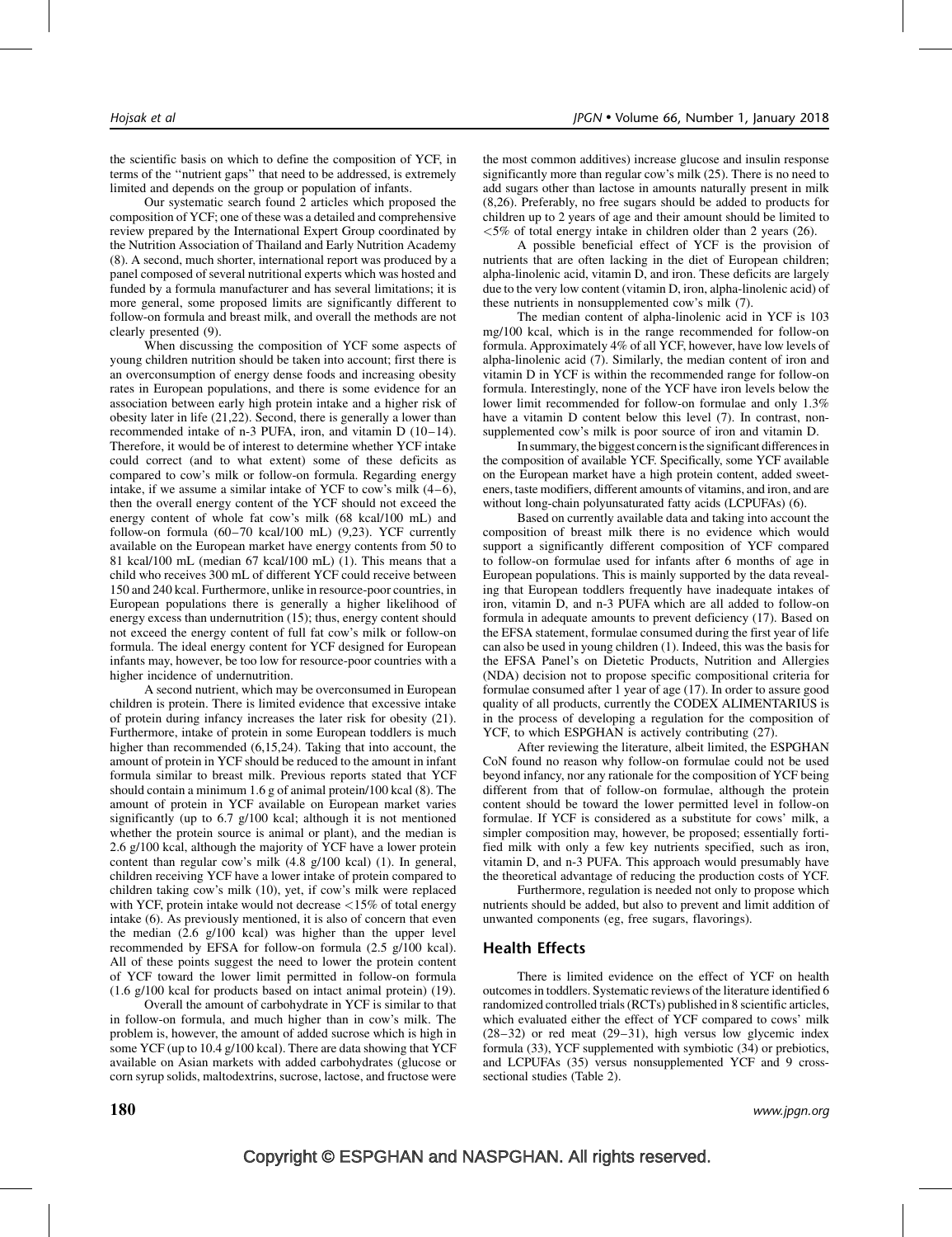<span id="page-4-0"></span>

| TABLE 2. Available evidence                                                    |                                                   |                         |                   |                                                                                                                                                                                                                          |                                                                                                     |                                                                                                                                                                                                                                  |                                                                                                                                                                                                                                                                    |
|--------------------------------------------------------------------------------|---------------------------------------------------|-------------------------|-------------------|--------------------------------------------------------------------------------------------------------------------------------------------------------------------------------------------------------------------------|-----------------------------------------------------------------------------------------------------|----------------------------------------------------------------------------------------------------------------------------------------------------------------------------------------------------------------------------------|--------------------------------------------------------------------------------------------------------------------------------------------------------------------------------------------------------------------------------------------------------------------|
| Author, y                                                                      | Country                                           | Subjects, age           | Type of the study | Active and comparison                                                                                                                                                                                                    | Objective                                                                                           | Results                                                                                                                                                                                                                          | Industry sponsored                                                                                                                                                                                                                                                 |
| Akkermans (2017)<br>(32)                                                       | Germany, The<br>Netherlands,<br>Kingdom<br>United | $318(1-3 y)$            | RCT               | YCF vs nonfortified cow's milk                                                                                                                                                                                           | Ferritin and vitamin D<br>levels                                                                    | ferritin and vitamin D levels in<br>significant increase in serum<br>Iron and vitamin D deficiency<br>was lower in YCF group;<br>YCF group                                                                                       | Supported by Danone Nutricia<br>Research                                                                                                                                                                                                                           |
| Chatchatee (2014)                                                              | Malaysia                                          | 767 (14-24 mo)          | RCT               | YCF with scGOS/lcFOS/<br>LCPUFAS vs YCF                                                                                                                                                                                  | Infection rate                                                                                      | Decreased risk of developing at<br>least 1 infection                                                                                                                                                                             | 3 authors are employees of Nutricia<br>Research                                                                                                                                                                                                                    |
| $\begin{array}{c} (35) \\ \text{Houghton} \ (2011) \\ (30) \end{array}$        | New Zealand                                       | $225(12-20 \text{ mo})$ | RCT               | cow milk vs vitamin D-fortified<br>Red meat vs micronutrient-fortified<br>cow milk (both milks had<br>vitamin D)                                                                                                         | fortified milk on serum<br>The effect of vitamin D-<br>25(OH)D and PTH                              | Increase in vitamin D in fortified<br>milks, PTH was same                                                                                                                                                                        | Heinz Wattie's New Zealand Ltd<br>provided the vitamin D-fortified<br>provided the micronutrient-<br>Fonterra New Zealand Ltd<br>fortified milk.<br>milk.<br>,<br>Ž                                                                                                |
| Hower (2013) (28)                                                              | Germany                                           | 92 $(2-6 y)$            | RCT               | Vitamin D-fortified YCF vs non-<br>semiskimmed regular milk                                                                                                                                                              | Vitamin D status                                                                                    | growing up milk contributed to<br>the prevention of an otherwise<br>frequently observed decrease<br>Daily consumption of fortified<br>concentration during winter<br>Frequency of infection was<br>in serum vitamin D<br>similar | The study was funded by HiPP<br>GmbH and Co.                                                                                                                                                                                                                       |
| Misra (2015) (33)                                                              | Malaysia                                          | 88 Toddlers             | RCT               | High vs low GI formula                                                                                                                                                                                                   | Sleep pattern                                                                                       | ž                                                                                                                                                                                                                                | Fonterra Co-operative Group<br>This research was funded by<br>Limited                                                                                                                                                                                              |
| Morgan $(2010)$ $(31)$                                                         | New Zealand                                       | $225(12-20 \text{ mo})$ | RCT               | Red meat vs fortified cow milk vs<br>nonfortified cow milk                                                                                                                                                               | The effect on zinc status                                                                           | No increase in serum zinc in all<br>sdno.fa                                                                                                                                                                                      | Heinz Wattie's New Zealand Ltd<br>cans and spoons; and Fisher and<br>Paykel Appliances Ltd donated a<br>Fonterra New Zealand provided<br>the non-fortified milk; Canpac<br>International Ltd donated the<br>provided the fortified milk;<br>freezer.<br>.<br>Ž     |
| $\begin{array}{c} \text{Symlek-Gay} \\ \text{(2009)} \text{ (29)} \end{array}$ | New Zealand                                       | $225(1-3y)$             | RCT               | Red meat, iron-fortified toddlers<br>milk, regular cow milk                                                                                                                                                              | Iron status                                                                                         | increased intakes of red meat<br>Consumption of iron-fortified<br>toddlers' milk can increase<br>iron stores in healthy non-<br>anemic toddlers, whereas<br>can prevent their decline.                                           | Heinz Wattie's New Zealand Ltd<br>Paykel Appliances Ltd donated a<br>cans and spoons; and Fisher and<br>provided the iron-fortified milk;<br>Fonterra New Zealand provided<br>the nonfortified milk; Canpac<br>International Ltd donated the<br>freezer.<br>.<br>Ž |
| Xuan (2013) (34)                                                               | Vietnam                                           | $368(18-36 \text{ mo})$ | Cluster RCT       | YCF supplemented with synbiotics<br>FOS) and vitamins (A, C, and E).<br>(Lactobacillus paracasei<br>NCC2461 and Bifidobacterium<br>longum NCC3001; inulin and<br>minerals (zinc and selenium),<br>and DHA vs regular YCF | status (anemia, zinc, and<br>vitamin A deficiencies),<br>IgA, growth, nutritional<br>infection rate | Increase in IgA, NS for all other<br>outcomes                                                                                                                                                                                    | The study was supported by a<br>Nestlé research fund.                                                                                                                                                                                                              |
| Bocquet (2015)<br>(36)                                                         | France                                            | $1188$ (15 days-3 y)    | Cross-sectional   |                                                                                                                                                                                                                          | Nutrient intake                                                                                     | YCF intake increased between<br>2005 and 2013 survey                                                                                                                                                                             |                                                                                                                                                                                                                                                                    |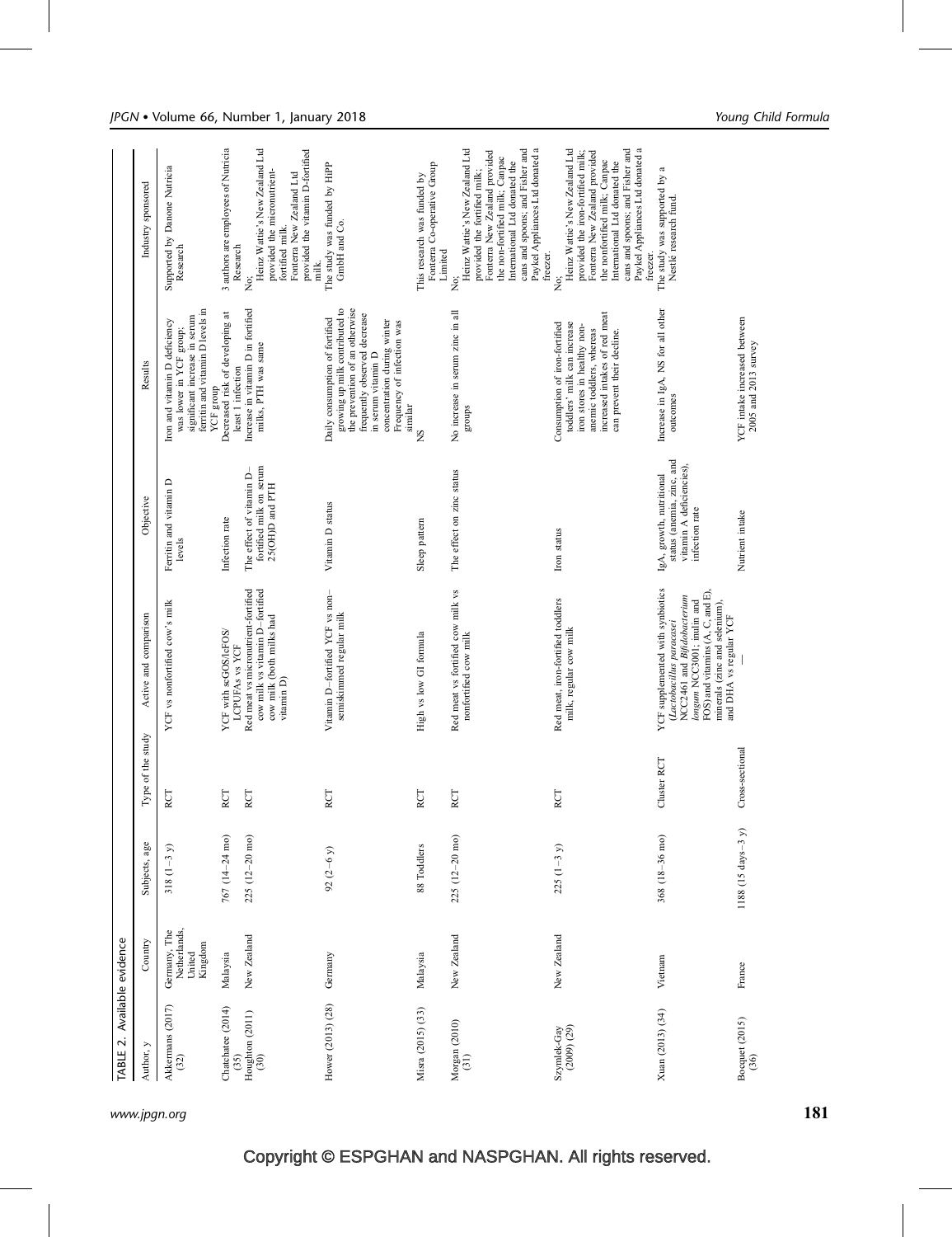| Author, y                   | Country                                                                                     | Subjects, age            | Type of the study                                            | Active and comparison                                                                                                                                                                  | Objective                                                                                       | Results                                                                                                                                                                                                                                                                                                                                                                             | Industry sponsored |
|-----------------------------|---------------------------------------------------------------------------------------------|--------------------------|--------------------------------------------------------------|----------------------------------------------------------------------------------------------------------------------------------------------------------------------------------------|-------------------------------------------------------------------------------------------------|-------------------------------------------------------------------------------------------------------------------------------------------------------------------------------------------------------------------------------------------------------------------------------------------------------------------------------------------------------------------------------------|--------------------|
| (2013) (25)<br>Brand-Miller | Malaysia and<br>Indonesia                                                                   | 58 Products              | sectional<br>Cross-                                          |                                                                                                                                                                                        | The percentage of declared<br>contributed by added<br>carbohydrates<br>carbohydrates            | values to standard liquid whole<br>(excluding fiber) ranged from<br>carbohydrates had similar GI<br>Milk powders without added<br>powdered whole cow's milk<br>containing higher levels of<br>higher glucose and insulin<br>added carbohydrates elicit<br>Added carbohydrate content<br>Children's milk powders<br>responses than liquid or<br>0 to 21.5 $g$ /serving<br>cow's milk |                    |
| Caimcross (2016)<br>(37)    | New Zealand                                                                                 | $1329 (2-5 y)$           | Cross-sectional                                              |                                                                                                                                                                                        | Predictors of vitamin D<br>deficiency                                                           | Children who drank YCF had 0<br>risk of vitamin D deficiency                                                                                                                                                                                                                                                                                                                        |                    |
| Ghisolfi (2012)<br>$(10)$   | France                                                                                      | $118(1-2 y)$             | Cross-sectional                                              | Identified 2 groups: cow's milk<br>$(>250 \text{ mL/day})$ vs YCF $(>250$<br>mL/day)                                                                                                   | between cows and YCF<br>energy, nutrient status<br>Difference in protein,<br>consumption        | Consumption of $>250$ mL cow's<br>milk/day entails the risk of<br>insufficiency in a-linolenic<br>acid, Fe, vitamin $\mathcal{C},$ and vitamin $\mathcal{D}$                                                                                                                                                                                                                        |                    |
|                             |                                                                                             |                          |                                                              |                                                                                                                                                                                        |                                                                                                 | significantly reduces the risk of<br>the risk for high protein intake<br>Cow's milk intake increases<br>Use of >250 mL YCF /day<br>insufficiencies in the<br>mentioned nutrients.<br>comparing to YCF                                                                                                                                                                               |                    |
| Grimes (2015) (38)          | USA                                                                                         | $2740~(0-24~\text{mo})$  | Cross-sectional                                              |                                                                                                                                                                                        | Dietary sources                                                                                 | general contributed as a main<br>YCF not separated; milks in<br>macronutrients source                                                                                                                                                                                                                                                                                               |                    |
| Pereira (2016) (39)         | Nepal,<br>Senegal,<br>Cambodia<br>Cambodia,                                                 | Not mentioned            | Cross-sectional                                              |                                                                                                                                                                                        | Characteristics of labels of<br>follow-on formula and<br>compared with infant<br>formula<br>YCF | $20\% - 85\%$ had similar slogans/<br>mascots/symbols                                                                                                                                                                                                                                                                                                                               |                    |
| Scott (2016) (40)           | Australia                                                                                   | 832 (1 y)                | Cross-sectional                                              |                                                                                                                                                                                        | Contribution of breast milk<br>and infant formula to the<br>nutritional intake of<br>toddlers   | 4% Received YCF (53% still<br>recommendation in half of<br>received infant formula)<br>breastfed and quarter of<br>Iron intake was below<br>formula fed toddlers                                                                                                                                                                                                                    |                    |
| Vieux (2016) (41)           | United Kingdom                                                                              | 1147 (12-18 mo)          | modeling study<br>sectional data<br>using cross-<br>Computer |                                                                                                                                                                                        | Dietary changes needed to<br>ensure nutritional<br>adequacy                                     | Increasing YCF and supplement<br>consumption was the shortest<br>way to cover nutrient<br>requirements                                                                                                                                                                                                                                                                              |                    |
| Walton (2013) (13)          | Ireland                                                                                     | 85 $(12 - 24y)$          | Cross-sectional                                              | Identified 2 groups: at least 300 g<br>and consuming YCF ( $>100$ g/<br>day) together with cow's milk<br>or cow's milk only                                                            | Nutritional adequacy of 2<br>schous                                                             | Consumption of YCF reduced the<br>risk of inadequacies of iron and<br>vitamin D                                                                                                                                                                                                                                                                                                     |                    |
| Yu (2016) (42)              | China                                                                                       | $914(12 - 35$ mo)        | Cross-sectional                                              |                                                                                                                                                                                        | Feeding patterns in infants<br>and toddlers                                                     | App 50% received YCF                                                                                                                                                                                                                                                                                                                                                                |                    |
| Eussen (2015) (43)          | United Kingdom                                                                              | $1275(12-18 \text{ mo})$ | Simulation study                                             | registry; 2 scenarios where cow's<br>(scenario 1) or 300 mL of YCF<br>milk was theoretically replaced<br>Data extracted from the DNSIYC<br>with matching volume of YCF<br>(Scenario 1) | impact of replacing the<br>cow's milk with YCF<br>Theoretical nutritional                       | 53.8% of iron; after simulation<br>inadequacy decreased to 4.9%<br>toddlers received inadequate<br>and 0% for vitamin D and<br>Before simulation 95.2% of<br>amount of vitamin D and<br>2.7% and 1.1% for iron                                                                                                                                                                      |                    |
|                             | $GI = glycenti$ index; $RCT = randomized controlled trial$ ; $YCF = young child formulae$ . |                          |                                                              |                                                                                                                                                                                        |                                                                                                 |                                                                                                                                                                                                                                                                                                                                                                                     |                    |

182 www.jpgn.org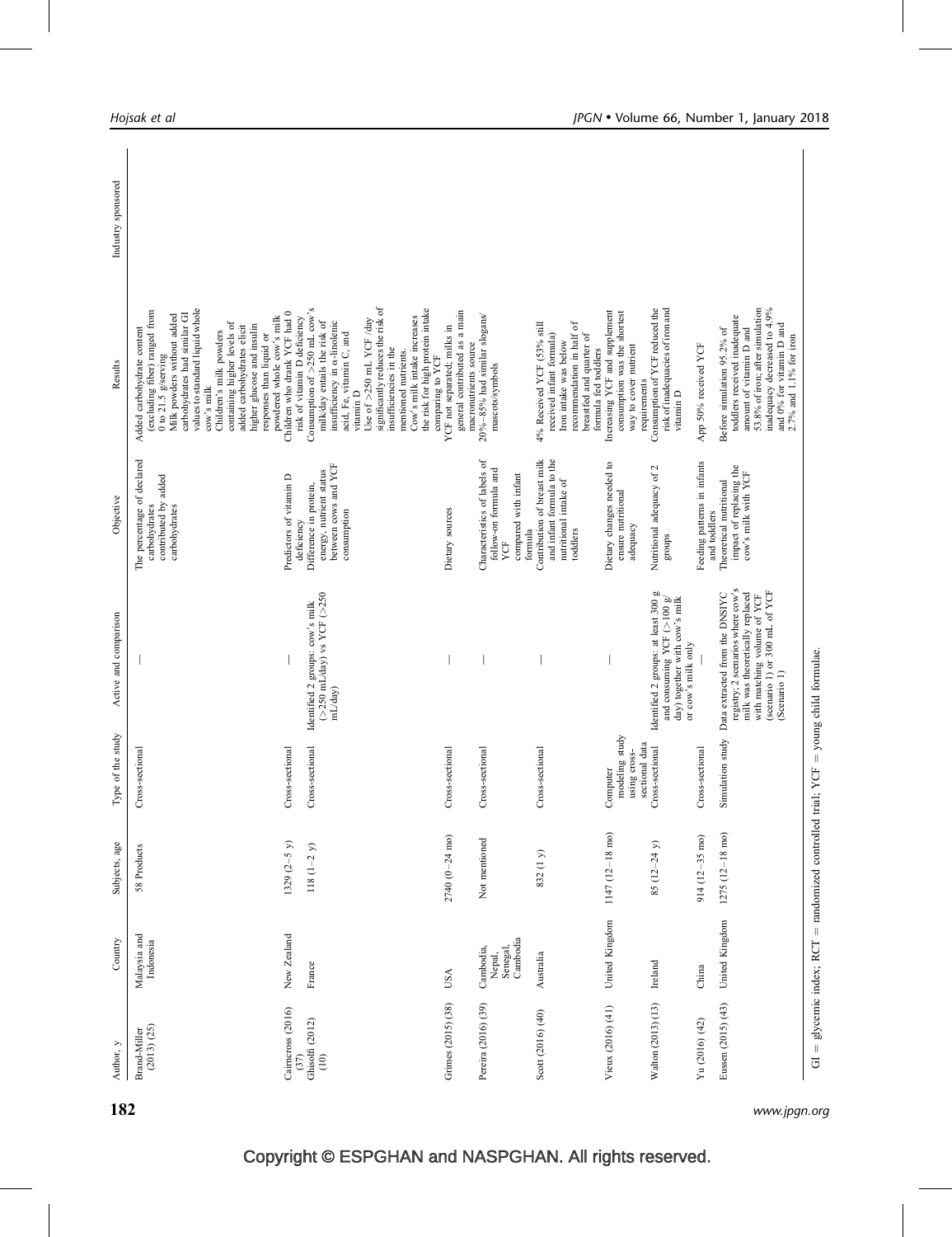A New Zealand study that tested risk factors for low vitamin D concentrations found that one of the poor prognostic factors was not drinking YCF [\(37\)](#page-8-0). An RCT also performed in New Zealand showed that intake of YCF supplemented with vitamin D and whole milk supplemented with vitamin D significantly decreases the proportion of children with vitamin D deficiency compared to children who were supplemented with meat [\(30\)](#page-7-0). There was no difference in the vitamin D levels between the milk groups [\(30\)](#page-7-0).

The KiMi trial, a German double blind RCT, compared vitamin D-fortified YCF (2.85  $\mu$ g/100 mL) with semi-skimmed cow's milk without added vitamin D [\(28\)](#page-7-0). Daily consumption of fortified YCF contributed to the prevention of an otherwise frequently observed decrease in serum 25-hydroxy vitamin D concentration during winter. Furthermore, a recently published multicenter European RCT found that supplementation with YCF significantly increases vitamin D serum levels and decreases the risk of vitamin D deficiency compared to cow's milk [\(32\).](#page-8-0)

An RCTwhich determined the efficacy of an increased intake of red meat, or the consumption of iron-fortified YCF compared to regular cow's milk on iron status found that YCF significantly increased ferritin levels in toddlers [\(29\)](#page-7-0). Levels remained the same in the red meat group and decreased in the regular cow's milk group. There was no effect on the change in the prevalence of suboptimal iron status in healthy nonanemic 12- to 24-month-old children, although the fortified milk group was not powered sufficiently to detect this [\(29\).](#page-7-0) Very recently, a multicenter European RCT [\(32\)](#page-8-0) showed that those children randomized to cow's milk had a significant increase in iron deficiency (from 11.9% at baseline to 29.6% at the end of intervention) in contrast to those randomized to YCF in whom the incidence was unchanged (14.3% to 13.9%). However, due to the very small number of children with iron deficiency anemia (4% in cow's milk and 0% in YCF), this study was underpowered to differences in this outcome.

For YCF with synbiotics [\(34\)](#page-8-0) and prebiotics in combination to LCPUFA [\(35\)](#page-8-0) data are too limited to draw conclusions.

A cross-sectional Irish study found that children older than 12 months of age already eat a variety of foods and cow's milk was not the main source of nutrients [\(13\)](#page-7-0). This study included children with an average daily total milk intake of at least 300 g per day who were stratified into 2 groups: those consuming  $>100$  g YCF/day together with cow's milk or consuming cow's milk only. Although average total daily energy intakes were similar in both consumers and nonconsumers of YCF, intakes of protein, saturated fat, and vitamin  $B_{12}$  were lower and intakes of carbohydrate, dietary fiber, iron, zinc, vitamins C and D were higher in consumers of YCF. For children consuming cow's milk only, 59% had inadequate intakes of iron and 98% of vitamin D; these proportions were much lower in consumers of YCF (none and 69%, respectively) meaning that consumption of YCF reduced the risk of inadequate intake of iron and vitamin D, 2 nutrients frequently lacking in the diets of young children [\(13\)](#page-7-0). Similarly, a computer modeling study using crosssectional data from the UK found that use of YCF with a decrease in cow's milk consumption may be the most effective way to achieve adequate nutritional intake [\(41\)](#page-8-0).

Very recently, a systematic review and meta-analysis evaluated the role of fortified milk on growth and other biochemical markers [\(44\).](#page-8-0) This review did not limit its search to YCF but included all fortified milks (including regular fortified cow's milk) and included an age limit of children in some studies that was <1 year old. Altogether 15 RCTs were included. Fortification varied from iron, zinc, vitamins, essential fatty acids, to pre- and/or probiotics, and outcomes were weight and height gain and iron status. This systematic review concluded that fortified milk compared to control milk had minimal effects on weight gain (mean difference  $= 0.17$  kg; 95% confidence interval 0.02–0.31 kg); however, most of included studies are from developing countries. The risk of anemia was reduced in fortified milk groups (odds ratio  $= 0.32$ ; 95% confidence interval 0.15–0.66) compared with control groups. There were, however, no significant effects on height gain, changes in body composition, or hemoglobin concentration.

To conclude, reports from Europe do not suggest significant deficits in the nutritional intake of children except for iron, vitamin D, and n-3 PUFAs. Although EFSA concluded that YCF are one way to increase intake of these nutrients they are not the only solution [\(1\)](#page-7-0) and there are other efficient alternatives such as fortified cow's milk, fortified cereals and cereal-based foods, supplements, or the early introduction of meat and sea fish into complementary feeding with continued regular consumption of these foods [\(1,7\)](#page-7-0).

Limited available evidence shows that the use of YCF can increase vitamin D intake, but YCF are not superior to supplemented regular cow's milk. Their intake can also increase ferritin levels and reduce iron deficiency, but the clinical relevance of this effect is not clear. No clinical studies were identified regarding the effect of YCF on the status of other nutrients.

#### Disadvantages of Young Child Formulae

There are no published adverse effects associated with YCF. In addition to the already mentioned lack of recommendations and consequent high variability in YCF composition there are, however, other possible disadvantages, which include a continued preference for liquids in the diet (this may affect control of satiety), a reduced interest in other (''regular'') food with increased interest for YCF, and the potential for suggesting to parents and caregivers that manufactured foods for young children are a safer or healthier choice for meeting nutritional requirements [\(2,6\).](#page-7-0)

Lastly, intake of YCF may result in a significant additional financial burden on the family compared to normal family foods including cow's milk [\(6\).](#page-7-0) A comparison of the relative costs of different strategies (eg, healthy varied diet, enriched foods, followon formula, supplements, YCF) for meeting nutrient requirements for young children has, however, not yet been performed.

#### Marketing and Labeling

One third of the global spend on milk formula for infants and young children is attributed to YCF, making it the largest single milk type in this category [\(39\).](#page-8-0) Evidence shows that advertisements for YCF are perceived by parents as promoting formula in general so they are considered collectively as formula—infant formula, follow-on formula, and YCF [\(39\)](#page-8-0). This is mainly attributed to the use of brand advertising, meaning that all 3 types of formula appear similar to consumers. Because of this, the advertising of YCF may contribute to public perceptions around the use of, and potential benefits from, milk formula (compared to breast-feeding) in general. Since 2016, WHO regards YCF as breast milk substitutes [\(45\),](#page-8-0) with the consequence that these products should be subject to the WHO International Code of Marketing of Breast-milk Substitutes [\(46\).](#page-8-0) Regardless of advertising, ESPGHAN CoN considers that it is still important that parents understand the difference between milk formulae used in infancy compared to YCF, because milk contributes less to the nutrient intake of a toddler than a younger infant.

#### Conclusions and Recommendations

1. Breast-feeding should be recommended as part of a healthy diet after the first year of life if mutually desired by mother and child.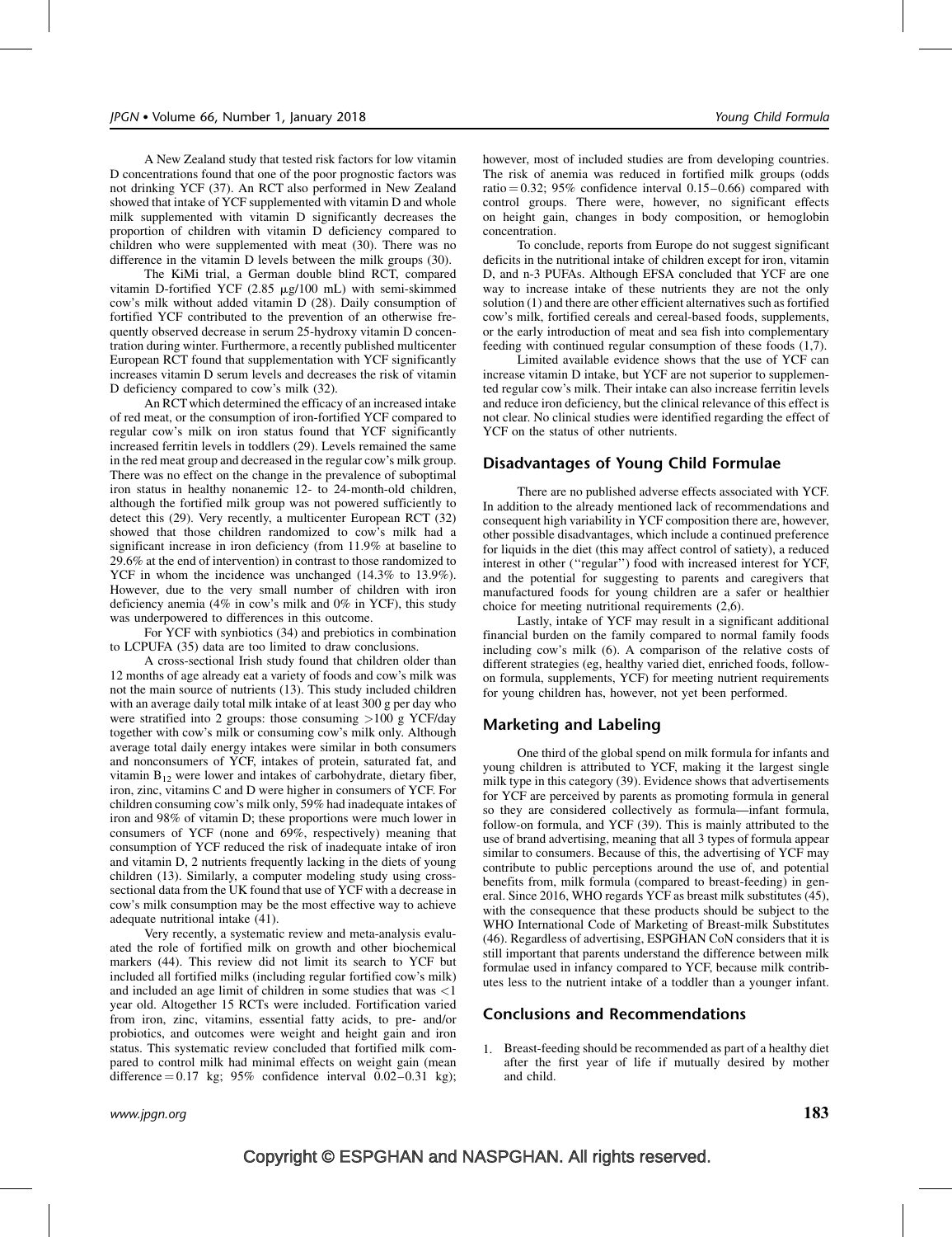- <span id="page-7-0"></span>2. In order to unify terms ESPGHAN CoN endorses the term YCF proposed by EFSA in 2013 for all formula specifically designed for children from 1 to 3 years of age.
- 3. Based on available evidence there is no necessity for the routine use of YCF in children from 1 to 3 years of life, but they can be used as part of a strategy to increase the intake of iron, vitamin D, and n-3 PUFA and decrease the intake of protein compared to unfortified cow's milk. Follow-on formulae can be used for the same purpose.
- 4. Other strategies for optimizing nutritional intake include promotion of a healthy varied diet, use of fortified foods, and use of supplements.
- 5. There is a need for regulation of YCF to avoid inappropriate composition.
- 6. Based on the limited data there is no evidence to recommend a composition of YCF that differs from that of follow on formula for energy, iron, vitamin D, n-3 PUFAs, whereas the protein content should aim toward the lower end of the permitted range if animal protein is used.
- 7. Marketing of YCF should be clearly separated from infant and follow-on formula and the use of similar branding (whether images or text) on these different product categories should be discouraged.
- Future studies are needed to further investigate the role of YCF in the diet of young children.

#### REFERENCES

- 1. European Food Safety Authority (EFSA). Report From the Commission to the European Parliament and the Council on Young-Child Formulae, 2016. eur-lex.europa.eu/legal-content/EN/TXT/PDF/?uri=CELEX: 52016DC0169&from=EN. Accessed April 6, 2017.
- 2. Przyrembel H, Agostoni C. Growing-up milk: a necessity or marketing? World Rev Nutr Diet 2013;108:49–55.
- 3. Bundesinstitut für Risikobewertung, 2014, Kindermilch-Abschlussbericht. [https://www.google.hr/url?sa=t&rct=j&q=&esrc=s&source=](https://www.google.hr/url?sa=t&rct=j&q=&esrc=s&source=web&cd=1&ved=0ahUKEwjvla7klJ3XAhWCzKQKHUWsC-0QFggnMAA&url=http%3A%2F%2Fwww.bfr.bund.de%2Fcm%2F350%2Fkindermilch-abschlussbericht.pdf&usg=AOvVaw2sc0OgpCx5gXg4z0IAZ5bc) [web&cd=1&ved=0ahUKEwjvla7klJ3XAhWCzKQKHUWsC-0QFggn](https://www.google.hr/url?sa=t&rct=j&q=&esrc=s&source=web&cd=1&ved=0ahUKEwjvla7klJ3XAhWCzKQKHUWsC-0QFggnMAA&url=http%3A%2F%2Fwww.bfr.bund.de%2Fcm%2F350%2Fkindermilch-abschlussbericht.pdf&usg=AOvVaw2sc0OgpCx5gXg4z0IAZ5bc) [MAA&url=http%3A%2F%2Fwww.bfr.bund.de%2Fcm%2F350%2F](https://www.google.hr/url?sa=t&rct=j&q=&esrc=s&source=web&cd=1&ved=0ahUKEwjvla7klJ3XAhWCzKQKHUWsC-0QFggnMAA&url=http%3A%2F%2Fwww.bfr.bund.de%2Fcm%2F350%2Fkindermilch-abschlussbericht.pdf&usg=AOvVaw2sc0OgpCx5gXg4z0IAZ5bc)[kindermilch-abschlussbericht.pdf&usg=AOvVaw2sc0OgpCx5gXg4z](https://www.google.hr/url?sa=t&rct=j&q=&esrc=s&source=web&cd=1&ved=0ahUKEwjvla7klJ3XAhWCzKQKHUWsC-0QFggnMAA&url=http%3A%2F%2Fwww.bfr.bund.de%2Fcm%2F350%2Fkindermilch-abschlussbericht.pdf&usg=AOvVaw2sc0OgpCx5gXg4z0IAZ5bc) [0IAZ5bc](https://www.google.hr/url?sa=t&rct=j&q=&esrc=s&source=web&cd=1&ved=0ahUKEwjvla7klJ3XAhWCzKQKHUWsC-0QFggnMAA&url=http%3A%2F%2Fwww.bfr.bund.de%2Fcm%2F350%2Fkindermilch-abschlussbericht.pdf&usg=AOvVaw2sc0OgpCx5gXg4z0IAZ5bc). Accessed April 6, 2017.
- 4. Böhles HJ, Jochum F, Kauth T, et al. Updated recommendations for follow-on formulae for young children aged 1-3 years (so-called young child formulae). Monatsschr Kinderheild 2017in press.
- 5. Bocquet A, Bresson JL, Briend A, et al. Feeding of infants based on age. Practice guidelines. Arch Pédiatr 2003;10:76–81.
- 6. Vandenplas Y, De Ronne N, Van De Sompel A, et al. A Belgian consensus-statement on growing-up milks for children 12–36 months old. Eur J Pediatr 2014;173:1365–71.
- 7. European Food Safety Authority (EFSA). Panel on dietetic products, nutrition and allergies. Scientific opinion on nutrient requirements and dietary intakes of infants and young children in the European Union. EFSA J 2013;11:3408.
- 8. Suthutvoravut U, Abiodun PO, Chomtho S, et al. Composition of follow-up formula for young children aged 12–36 months: recommendations of an International Expert Group Coordinated by the Nutrition Association of Thailand and the Early Nutrition Academy. Ann Nutr Metab 2015;67:119–32.
- 9. Lippman HE, Desjeux JF, Ding ZY, et al. Nutrient recommendations for growing-up milk: a report of an expert panel. Crit Rev Food Sci Nutr 2016;56:141–5.
- 10. Ghisolfi J, Fantino M, Turck D, et al. Nutrient intakes of children aged 1–2 years as a function of milk consumption, cows' milk or growing-up milk. Public Health Nutr 2013;16:524–34.
- 11. Kristiansen AL, Laugsand Lillegaard IT, Frost Andersen L. Effect of changes in a food frequency questionnaire: comparing data from two national dietary survey instruments among 12-month-old infants. BMC Public Health 2013;13:680.
- 12. Kristiansen AL, Lillegaard IT, Lande B, et al. Effect of changes in an FFQ: comparing data from two national dietary survey instruments among 2-year-olds. Br J Nutr 2013;109:363–9.
- 13. Walton J, Flynn A. Nutritional adequacy of diets containing growing up milks or unfortified cow's milk in Irish children (aged 12–24 months). Food Nutr Res 2013:57.
- 14. Hay G, Trygg K, Whitelaw A, et al. Folate and cobalamin status in relation to diet in healthy 2-y-old children. Am J Clin Nutr 2011;93:727–35.
- 15. Huysentruyt K, Laire D, Van Avondt T, et al. Energy and macronutrient intakes and adherence to dietary guidelines of infants and toddlers in Belgium. Eur J Nutr 2016;55:1595–604.
- 16. Braegger C, Campoy C, Colomb V, et al. Vitamin D in the healthy European paediatric population. J Pediatr Gastroenterol Nutr 2013;56: 692–701.
- 17. European Food Safety Authority (EFSA) Panel on Dietetic Products, Nutrition and Allergies (NDA). Scientific opinion on the essential composition of infant and follow-on formulae. EFSA J 2014;12:3760.
- 18. AINIA, Centro Tecnologico. Report of ''data collection with respect to the availability and nutritional composition of different types of milkbased drinks and similar products for young children with the denomination of ''growing up milks'' or ''toddlers' milks'' or with similar terminology currently on the market in EU Member States''. EFSA supporting publication 2013;10:EN-505.
- 19. European Food Safety Authority (EFSA) Panel on Dietetic Products, Nutrition and Allergies (NDA). Scientific Opinion on the safety and suitability for use by infants of follow-on formulae with a protein content of at least 1.6g/100 kcal. EFSA J 2017;15:4781.
- 20. EFSA Panel on Dietetic Products, Nutrition and Allergies (NDA). Scientific Opinion on the essential composition of infant and followon formulae. EFSA J 2014;12:3760.
- 21. Hornell A, Lagstrom H, Lande B, et al. Protein intake from 0 to 18 years of age and its relation to health: a systematic literature review for the 5th Nordic Nutrition Recommendations. Food Nutr Res 2013:57.
- 22. Patro-Golab B, Zalewski BM, Kouwenhoven SM, et al. Protein Concentration in Milk Formula, Growth, and Later Risk of Obesity: A Systematic Review. J Nutr 2016;146:551–64.
- 23. Scientific Committee for Food. 1993. Report on the essential requirements for infant formulae and follow-on formulae, 34th series, 9. [http://](http://ec.europa.eu/food/safety/docs/labelling_nutritionspecial_groups_food-children-scf_reports_34_en.pdf) [ec.europa.eu/food/safety/docs/labelling\\_nutritionspecial\\_groups\\_food](http://ec.europa.eu/food/safety/docs/labelling_nutritionspecial_groups_food-children-scf_reports_34_en.pdf)[children-scf\\_reports\\_34\\_en.pdf](http://ec.europa.eu/food/safety/docs/labelling_nutritionspecial_groups_food-children-scf_reports_34_en.pdf). Accessed April 6, 2017.
- 24. Huybrechts I, De Henauw S. Energy and nutrient intakes by pre-school children in Flanders-Belgium. Br J Nutr 2007;98:600–10.
- 25. Brand-Miller J, Atkinson F, Rowan A. Effect of added carbohydrates on glycemic and insulin responses to children's milk products. Nutrients 2013;5:23–31.
- 26. Mis NF, Braegger C, Bronsky J, et al. Sugar in infants, children and adolescents: a position paper of the European Society for Paediatric Gastroenterology, Hepatology and Nutrition Committee on Nutrition. J Pediatr Gastroenterol Nutr.
- 27. [https://www.google.hr/url?sa=t&rct=j&q=&esrc=s&source=web](https://www.google.hr/url?sa=t&rct=j&q=&esrc=s&source=web&cd=2&ved=0ahUKEwjj1PrhqsvSAhWjYpoKHaZ_BpQQFgghMAE&url=http%3A%2F%2Fwww.fao.org%2Ffao-who-codexalimentarius%2Fsh-proxy%2Ffr%2F%3Flnk%3D1%26url%3Dhttps%25253A%25252F%25252Fworkspace.fao.org%25252Fsites%25252Fcodex%25252FMeetings%25252FCX-720-38%25252FReport%25252FFINAL%25252FREP17_NFSDUe.pdf&usg=AFQjCNGIclGnv-7aF9AFcrsW85xyq0FbSQ&sig2=a8s94VAIrpsKOa5NJwKkxg&cad=rja) [&cd=2&ved=0ahUKEwjj1PrhqsvSAhWjYpoKHaZ\\_BpQQFgghMAE&](https://www.google.hr/url?sa=t&rct=j&q=&esrc=s&source=web&cd=2&ved=0ahUKEwjj1PrhqsvSAhWjYpoKHaZ_BpQQFgghMAE&url=http%3A%2F%2Fwww.fao.org%2Ffao-who-codexalimentarius%2Fsh-proxy%2Ffr%2F%3Flnk%3D1%26url%3Dhttps%25253A%25252F%25252Fworkspace.fao.org%25252Fsites%25252Fcodex%25252FMeetings%25252FCX-720-38%25252FReport%25252FFINAL%25252FREP17_NFSDUe.pdf&usg=AFQjCNGIclGnv-7aF9AFcrsW85xyq0FbSQ&sig2=a8s94VAIrpsKOa5NJwKkxg&cad=rja) [url=http%3A%2F%2Fwww.fao.org%2Ffao-who-codexalimentarius%](https://www.google.hr/url?sa=t&rct=j&q=&esrc=s&source=web&cd=2&ved=0ahUKEwjj1PrhqsvSAhWjYpoKHaZ_BpQQFgghMAE&url=http%3A%2F%2Fwww.fao.org%2Ffao-who-codexalimentarius%2Fsh-proxy%2Ffr%2F%3Flnk%3D1%26url%3Dhttps%25253A%25252F%25252Fworkspace.fao.org%25252Fsites%25252Fcodex%25252FMeetings%25252FCX-720-38%25252FReport%25252FFINAL%25252FREP17_NFSDUe.pdf&usg=AFQjCNGIclGnv-7aF9AFcrsW85xyq0FbSQ&sig2=a8s94VAIrpsKOa5NJwKkxg&cad=rja) [2Fsh-proxy%2Ffr%2F%3Flnk%3D1%26url%3Dhttps%25253A%25252F](https://www.google.hr/url?sa=t&rct=j&q=&esrc=s&source=web&cd=2&ved=0ahUKEwjj1PrhqsvSAhWjYpoKHaZ_BpQQFgghMAE&url=http%3A%2F%2Fwww.fao.org%2Ffao-who-codexalimentarius%2Fsh-proxy%2Ffr%2F%3Flnk%3D1%26url%3Dhttps%25253A%25252F%25252Fworkspace.fao.org%25252Fsites%25252Fcodex%25252FMeetings%25252FCX-720-38%25252FReport%25252FFINAL%25252FREP17_NFSDUe.pdf&usg=AFQjCNGIclGnv-7aF9AFcrsW85xyq0FbSQ&sig2=a8s94VAIrpsKOa5NJwKkxg&cad=rja) [%25252Fworkspace.fao.org%25252Fsites%25252Fcodex%25252F](https://www.google.hr/url?sa=t&rct=j&q=&esrc=s&source=web&cd=2&ved=0ahUKEwjj1PrhqsvSAhWjYpoKHaZ_BpQQFgghMAE&url=http%3A%2F%2Fwww.fao.org%2Ffao-who-codexalimentarius%2Fsh-proxy%2Ffr%2F%3Flnk%3D1%26url%3Dhttps%25253A%25252F%25252Fworkspace.fao.org%25252Fsites%25252Fcodex%25252FMeetings%25252FCX-720-38%25252FReport%25252FFINAL%25252FREP17_NFSDUe.pdf&usg=AFQjCNGIclGnv-7aF9AFcrsW85xyq0FbSQ&sig2=a8s94VAIrpsKOa5NJwKkxg&cad=rja) [Meetings%25252FCX-720–38%25252FReport%25252FFINAL%25252](https://www.google.hr/url?sa=t&rct=j&q=&esrc=s&source=web&cd=2&ved=0ahUKEwjj1PrhqsvSAhWjYpoKHaZ_BpQQFgghMAE&url=http%3A%2F%2Fwww.fao.org%2Ffao-who-codexalimentarius%2Fsh-proxy%2Ffr%2F%3Flnk%3D1%26url%3Dhttps%25253A%25252F%25252Fworkspace.fao.org%25252Fsites%25252Fcodex%25252FMeetings%25252FCX-720-38%25252FReport%25252FFINAL%25252FREP17_NFSDUe.pdf&usg=AFQjCNGIclGnv-7aF9AFcrsW85xyq0FbSQ&sig2=a8s94VAIrpsKOa5NJwKkxg&cad=rja) [FREP17\\_NFSDUe.pdf&usg=AFQjCNGIclGnv-7aF9AFcrsW85xyq0FbSQ](https://www.google.hr/url?sa=t&rct=j&q=&esrc=s&source=web&cd=2&ved=0ahUKEwjj1PrhqsvSAhWjYpoKHaZ_BpQQFgghMAE&url=http%3A%2F%2Fwww.fao.org%2Ffao-who-codexalimentarius%2Fsh-proxy%2Ffr%2F%3Flnk%3D1%26url%3Dhttps%25253A%25252F%25252Fworkspace.fao.org%25252Fsites%25252Fcodex%25252FMeetings%25252FCX-720-38%25252FReport%25252FFINAL%25252FREP17_NFSDUe.pdf&usg=AFQjCNGIclGnv-7aF9AFcrsW85xyq0FbSQ&sig2=a8s94VAIrpsKOa5NJwKkxg&cad=rja) [&sig2=a8s94VAIrpsKOa5NJwKkxg&cad=rja](https://www.google.hr/url?sa=t&rct=j&q=&esrc=s&source=web&cd=2&ved=0ahUKEwjj1PrhqsvSAhWjYpoKHaZ_BpQQFgghMAE&url=http%3A%2F%2Fwww.fao.org%2Ffao-who-codexalimentarius%2Fsh-proxy%2Ffr%2F%3Flnk%3D1%26url%3Dhttps%25253A%25252F%25252Fworkspace.fao.org%25252Fsites%25252Fcodex%25252FMeetings%25252FCX-720-38%25252FReport%25252FFINAL%25252FREP17_NFSDUe.pdf&usg=AFQjCNGIclGnv-7aF9AFcrsW85xyq0FbSQ&sig2=a8s94VAIrpsKOa5NJwKkxg&cad=rja). Accessed April 6, 2017
- 28. Hower J, Knoll A, Ritzenthaler KL, et al. Vitamin D fortification of growing up milk prevents decrease of serum 25-hydroxy vitamin D concentrations during winter: a clinical intervention study in Germany. Eur J Pediatr 2013;172:1597–605.
- 29. Szymlek-Gay EA, Ferguson EL, Heath AL, et al. Food-based strategies improve iron status in toddlers: a randomized controlled trial 12. Am J Clin Nutr 2009;90:1541–51.
- 30. Houghton LA, Gray AR, Szymlek-Gay EA, et al. Vitamin D-fortified milk achieves the targeted serum 25-hydroxyvitamin D concentration without affecting that of parathyroid hormone in New Zealand toddlers. J Nutr 2011;141:1840–6.
- 31. Morgan EJ, Heath AL, Szymlek-Gay EA, et al. Red meat and a fortified manufactured toddler milk drink increase dietary zinc intakes without affecting zinc status of New Zealand toddlers. J Nutr 2010;140:2221–6.